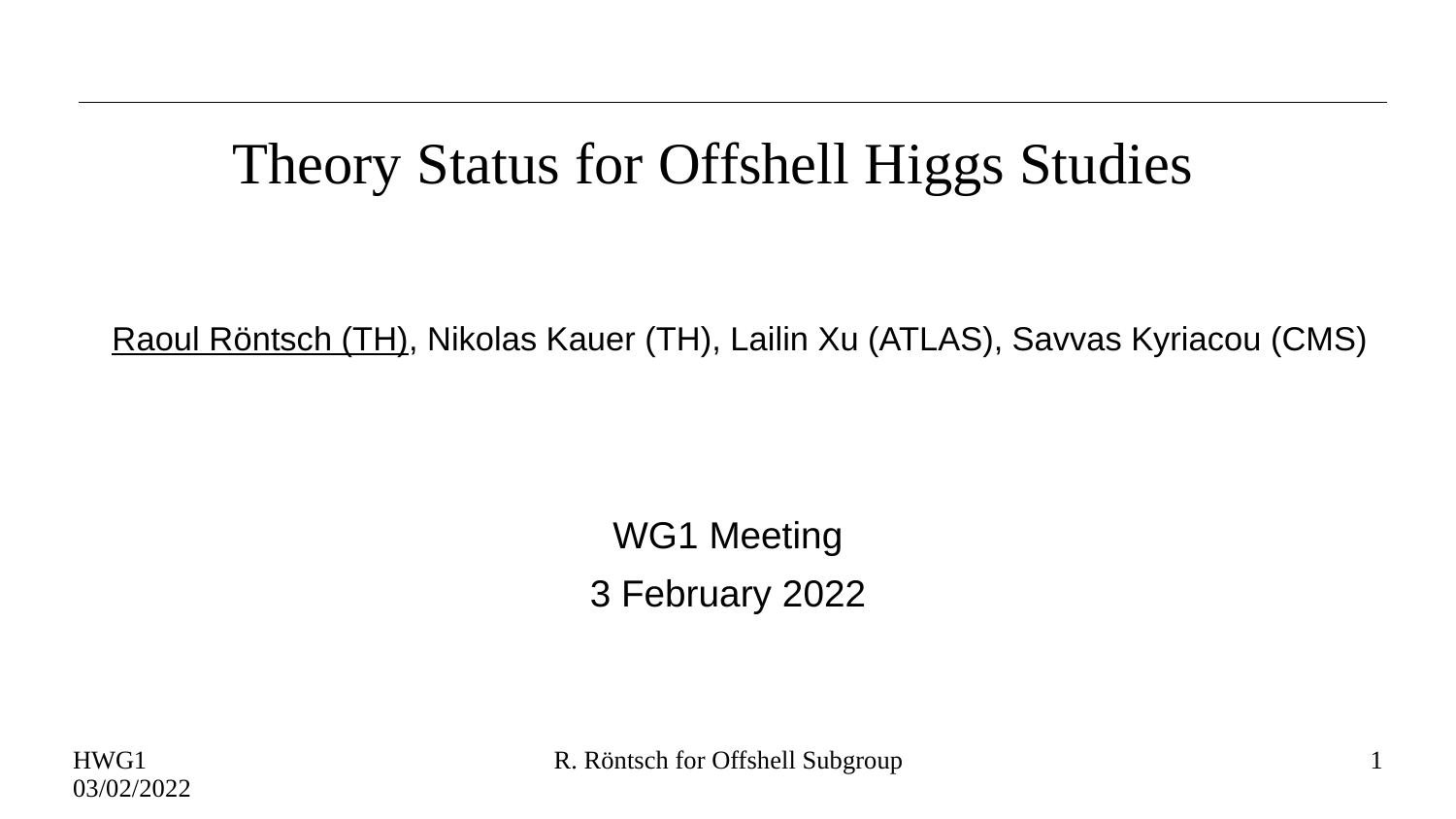# Offshell Higgs production in gluon fusion

• Higgs can be produced offshell in any production mode

→ focus on those which have significant number of events in offshell regime, e.g. *gg → H → ZZ* [Kauer, Passarino ('12)]

- Large destructive interference need to consider background (e.g.  $qq \rightarrow ZZ$ ) and interference effects.
- Most phenomenological studies: focused on gluon fusion production in *H* → *VV* decay mode.
	- Constraints on Higgs widths [Caola, Melnikov ('13)]
	- Offshell studies in EW production, cf. [Campbell, Ellis ('15); Gritsan *et al.* ('20)]

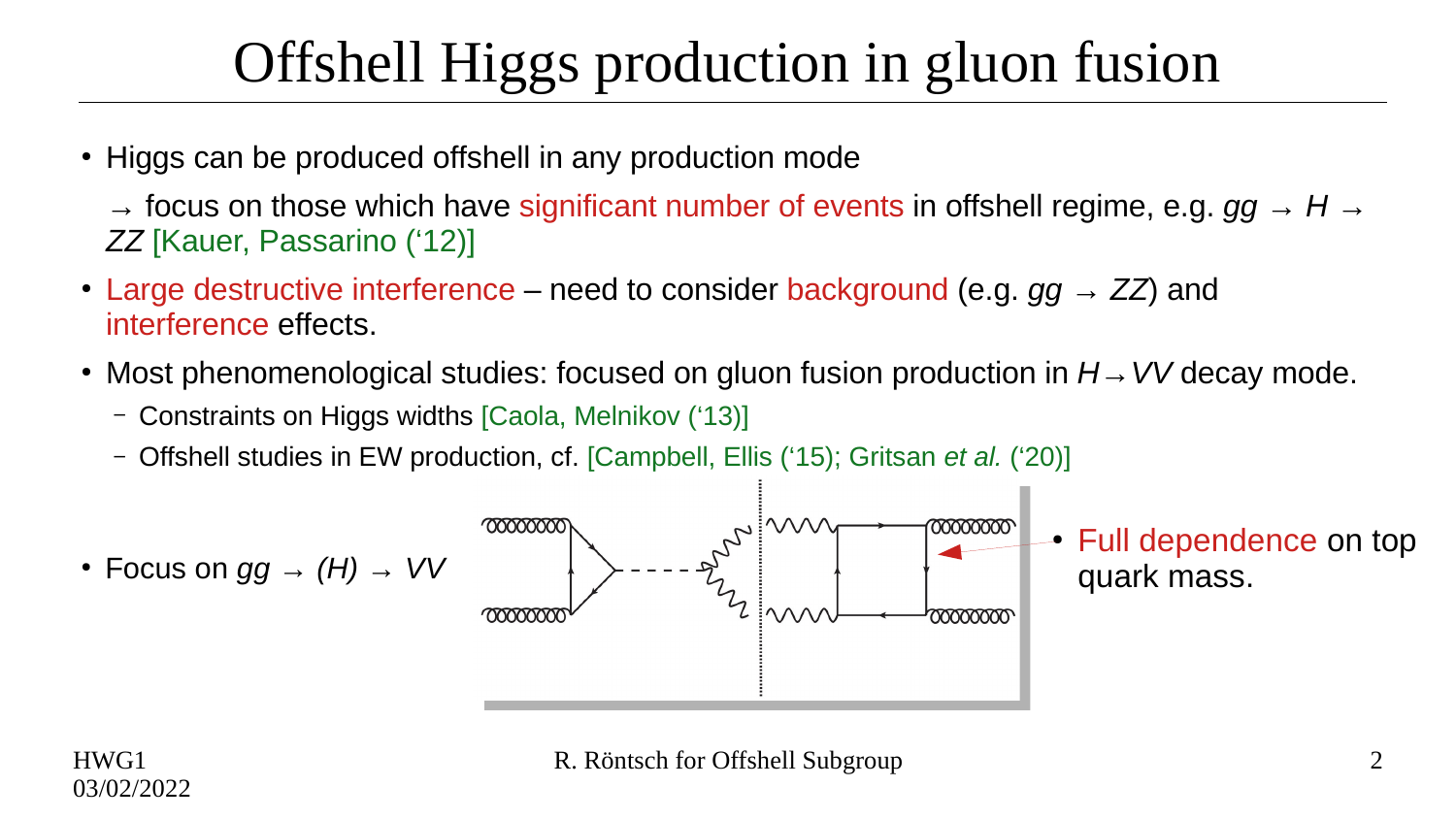# Theory status of offshell  $qq \rightarrow (H) \rightarrow VV$

- Higher order corrections very difficult to compute even at NLO.
- $\cdot$  Status ~ middle of 2020:
	- LO results (with full top mass dependence) in several public codes ( $qq2VV$ , MCFM, MG5 aMC@NLO, ...)
	- NLO results known using *1/m<sup>t</sup>* expansion for background amplitudes [Campbell, Czakon, Ellis, Kirchner *('*16); Caola, Dowling, Melnikov, R.R., Tancredi ('16)]*;*
		- $\bullet$  Valid below  $2m_t$  threshold breaks down in far offshell regime.
	- Improvements in approximation:
		- Padé approximation [Campbell,Czakon, Ellis, Kirchner *('*16)]; including threshold effects as input [Gröber, Maier, Rauh ('19)]
		- Two-loop amplitudes expanded in *s, |t| > m<sup>t</sup> <sup>2</sup>*[Davies, Mishima, Steinhauser, Wellmann ('20)] – access far offshell regime.
- Results beyond LO only available at parton-level and in private codes.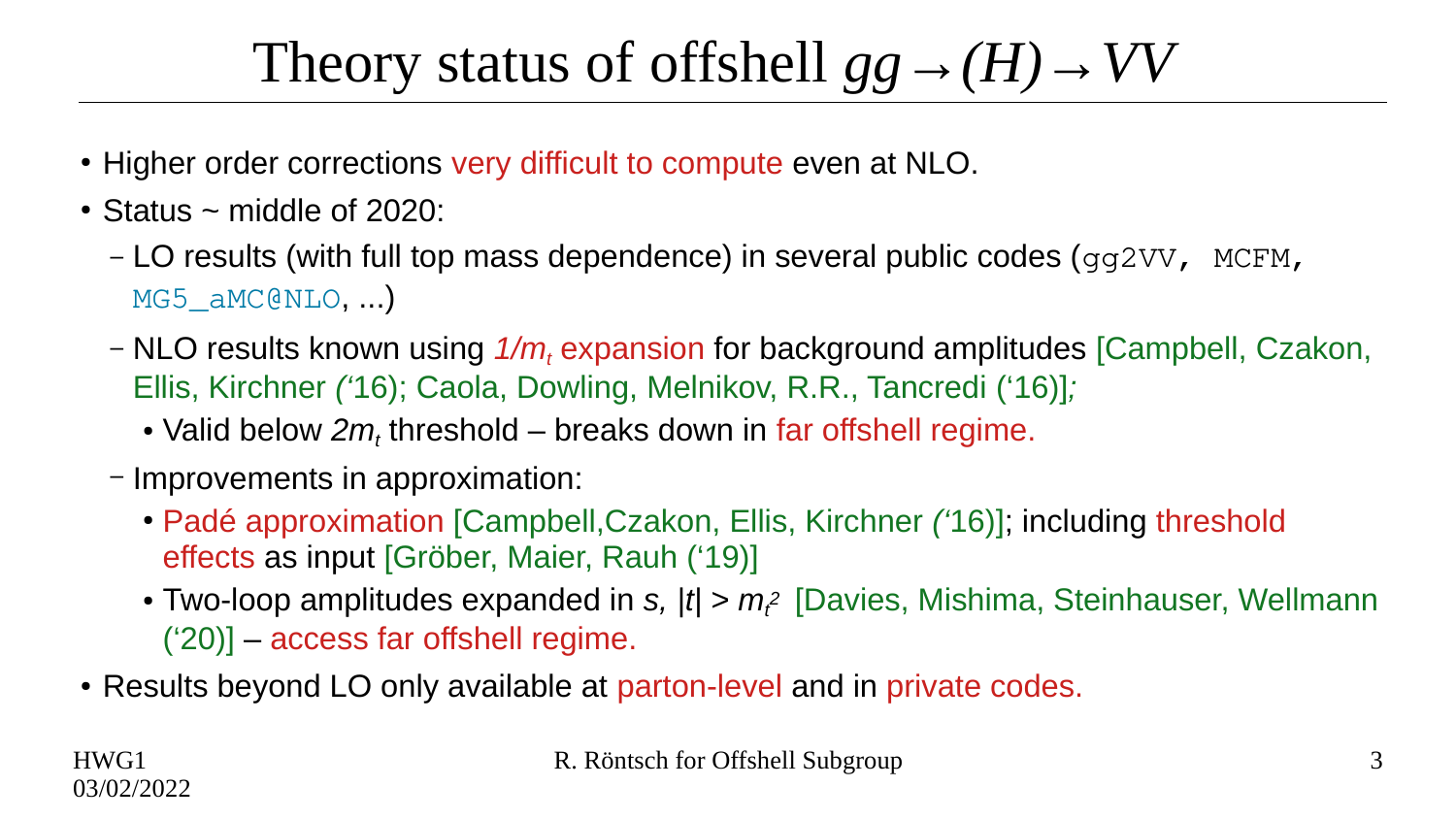### Theory status of offshell  $gg \rightarrow (H) \rightarrow VV$

Progress in 2020-2021:

• Two-loop QCD amplitudes for  $gg \to ZZ$  and  $gg \to WW$  including massive quark effects computed [Agarwal, Jones, von Manteuffel ('20); Brønnum-Hansen, Chen ('20,'21)]



- ➢ NLO results with full top mass dependence now in sight!
- ➢ Substantial computing resources required: still not used in cross section calculations…
- ➢ Progress in developing interpolation methods for obtaining cross sections [cf. Witteveen, CERN Student Report ('21)]

HWG1 03/02/2022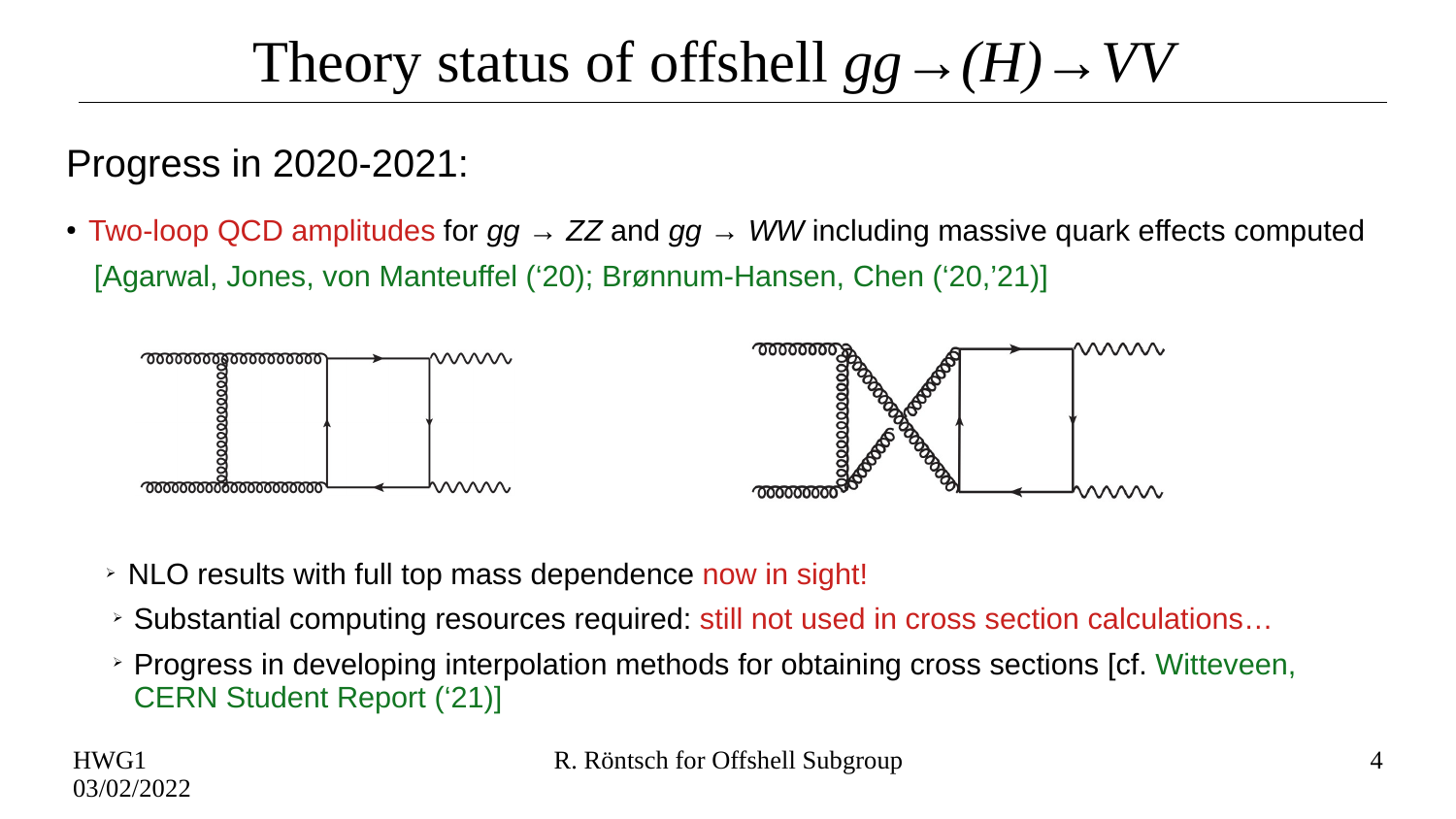### Theory status of offshell  $gg \rightarrow (H) \rightarrow VV$

Progress in 2020-2021:

- NLO corrections in  $gg \rightarrow (H) \rightarrow ZZ$  combined with NNLO QCD + NLO EW corrections to  $pp \rightarrow ZZ$  in MATRIX [Grazzini, Kallweit, Wiesemann, Yook ('21)]
	- ➢Mass effects in two-loop *gg→ZZ* included via reweighting



• Will be included in upcoming public MATRIX release (currently available on request).

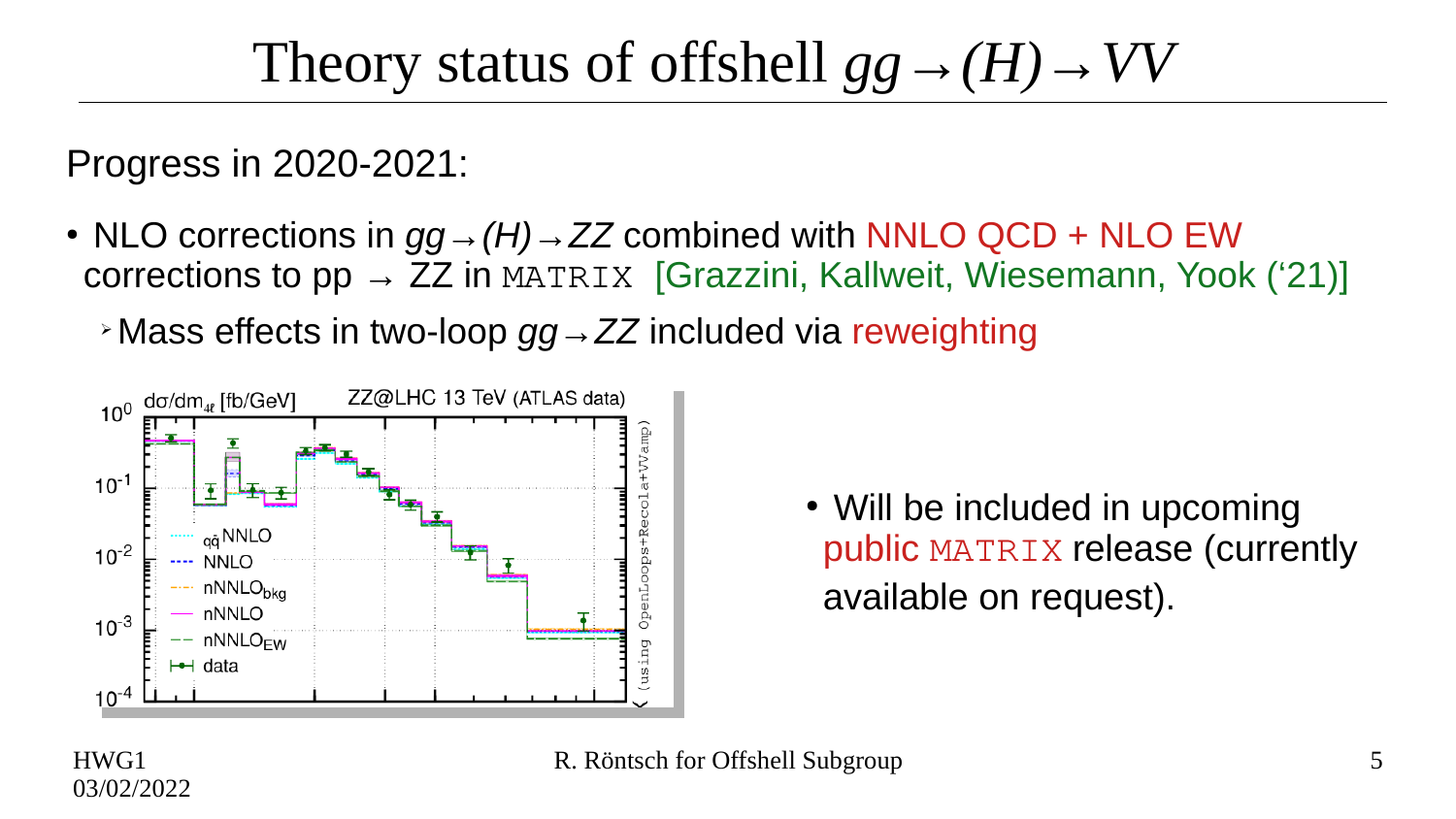#### Theory status of offshell  $gg \rightarrow (H) \rightarrow VV$

Progress in 2020-2021:

• NLO corrections in  $gg \rightarrow (H) \rightarrow ZZ$  matched with parton shower in POWHEG-BOX. [Alioli, Ferrario Ravasio, Lindert, R.R. ('21)]



• Code publicly available: svn://powhegbox.mib.infn.it/trunk/User-Processes-RES/gg4l

HWG1 03/02/2022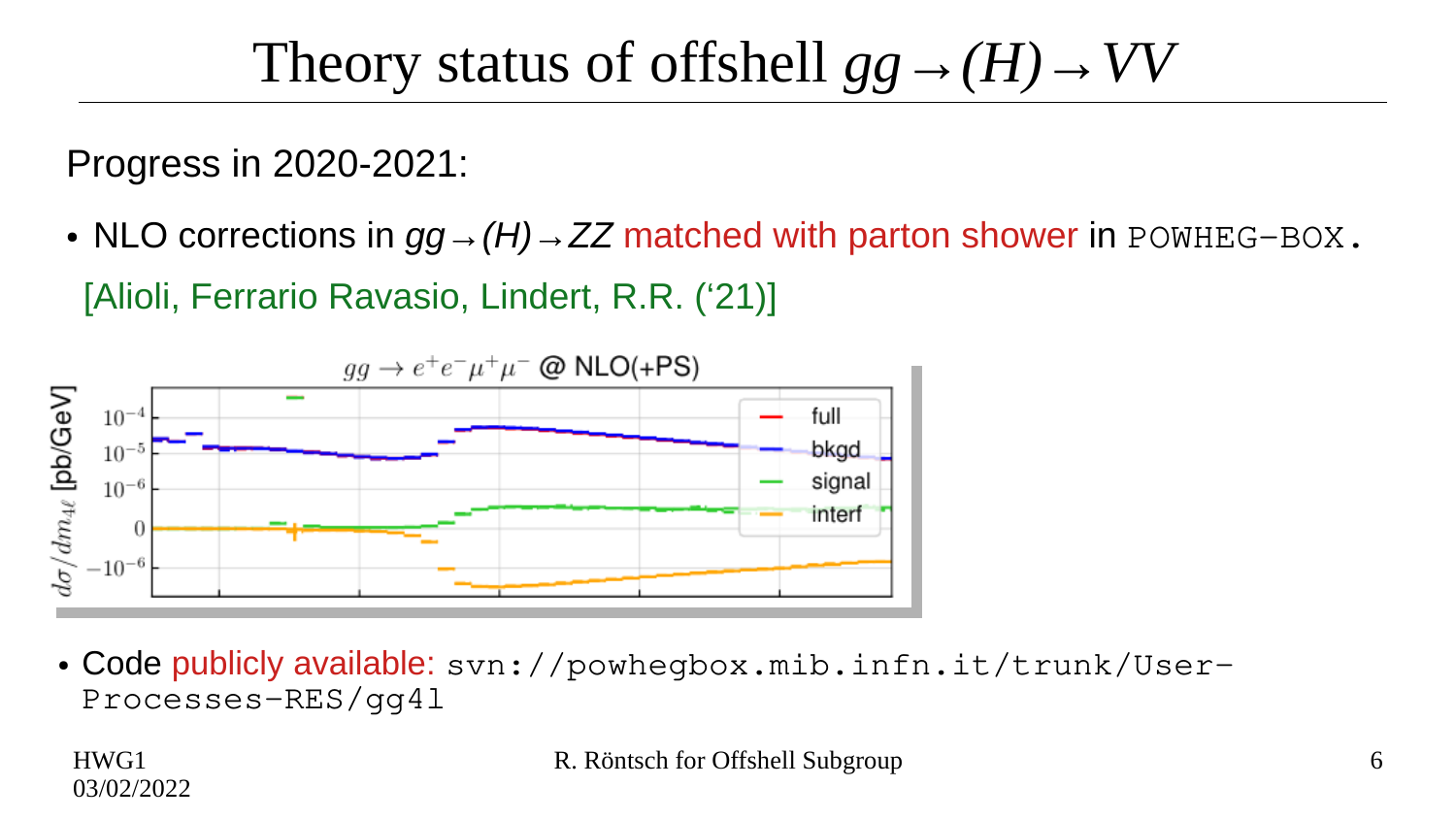- Substantial progress on higher-order calculations for offshell Higgs production through gluon fusion in last  $\sim$  1 year.
- (Optimistic) outlook: within the next  $\sim$  1 year, full NLO corrections will be included both in parton level and in parton-shower codes, publicly available.
- Progress on correction in other channels / EW corrections?